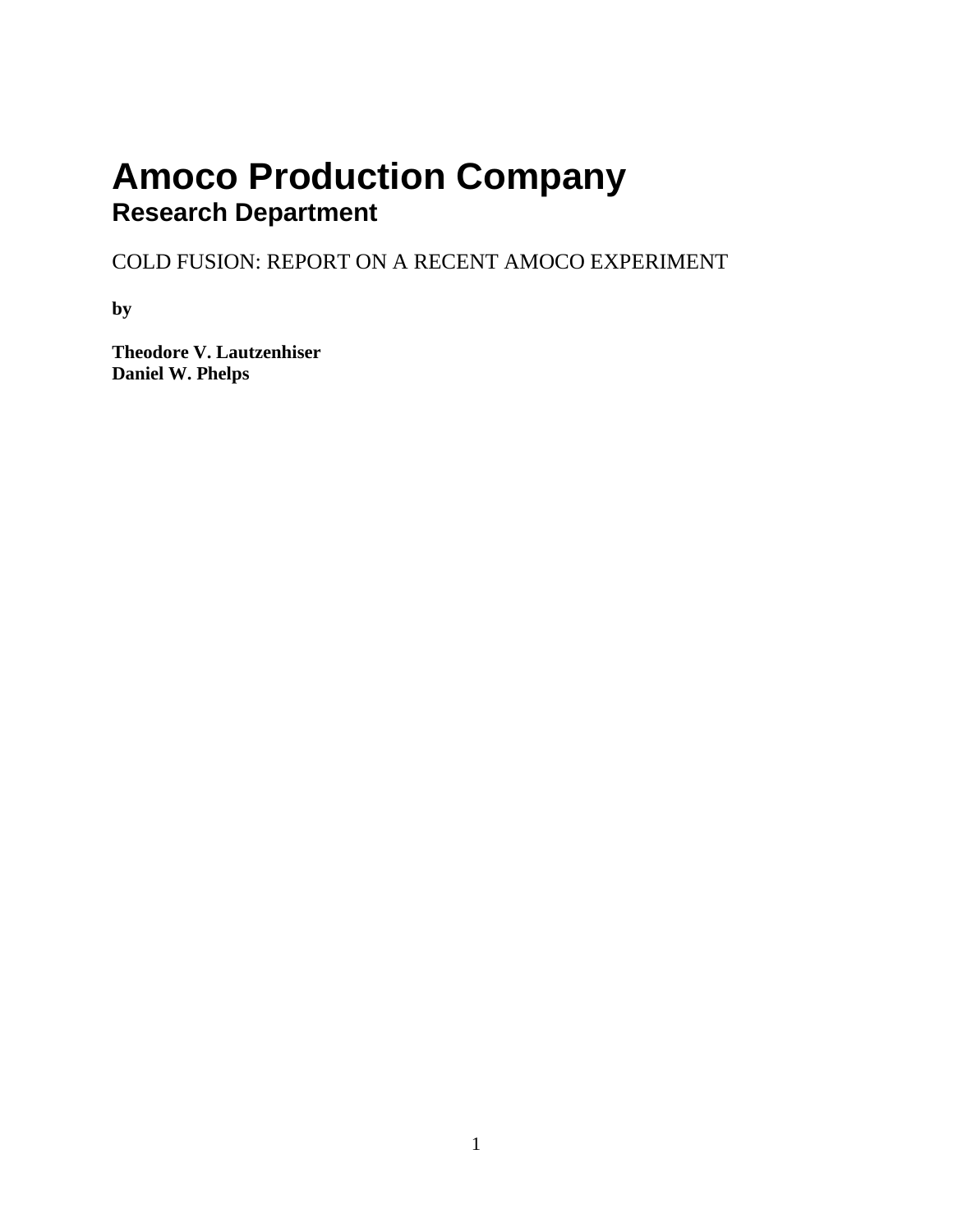# **TABLE OF CONTENTS**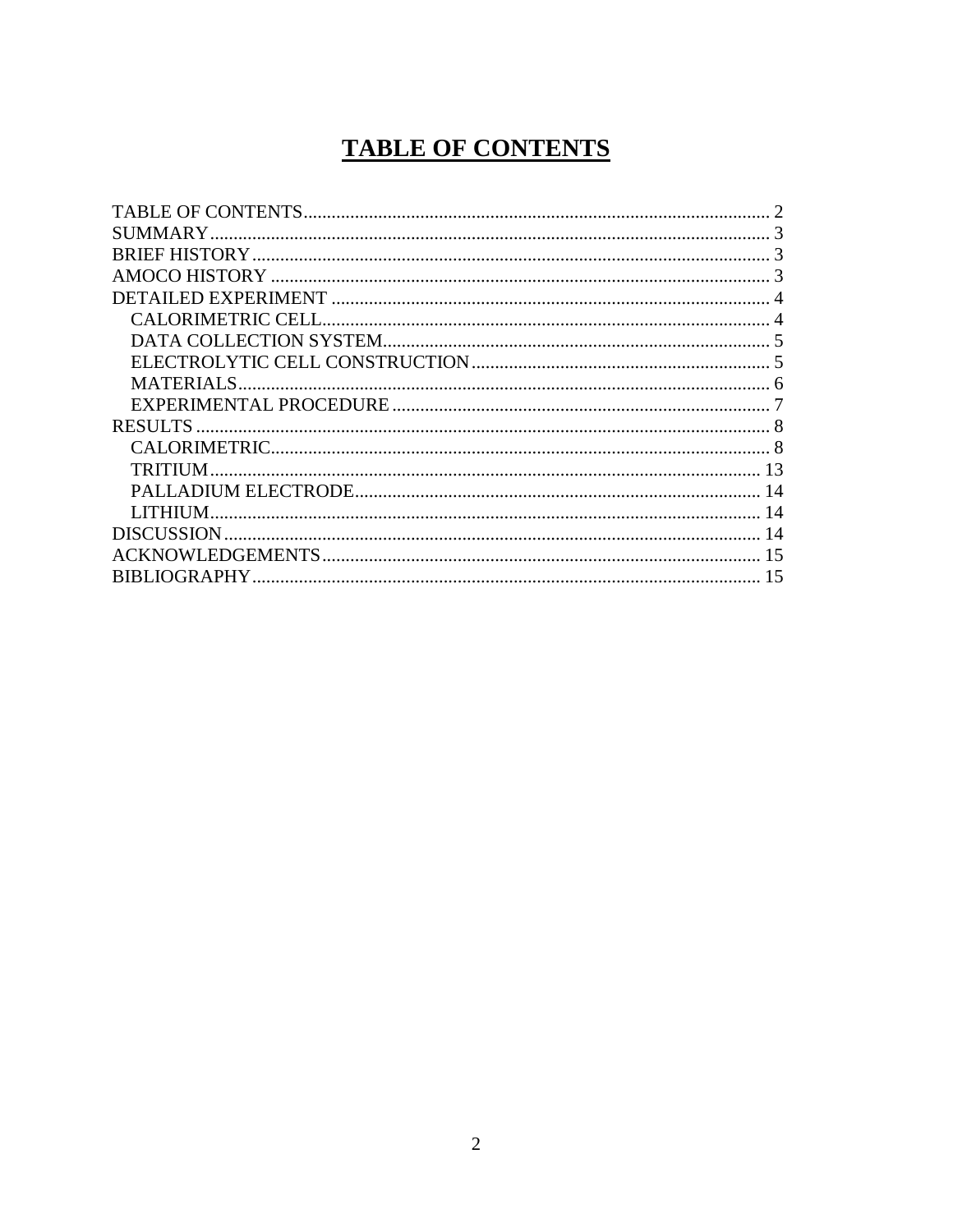### **SUMMARY**

This report will discuss briefly some of the early calorimetric experiments on cold fusion and in more detail, a single experiment just concluded.

A closed cell electrolytic experiment has been conducted using a palladium cathode and platinum anode with accurate (+/-0.001 watt) calorimetric measurements. Results indicate a positive energy output of approximately 50 Kilojoules more than was input to the experiment through electrolysis current and heater current. The heat output was observed both as short term bursts of energy and as long term sustained production. Colorimetric calibration with an internal heat source showed essentially identical data before and after the electrolysis experiment. Material balance for palladium, water and lithium showed essentially no material had been consumed during the experiment. Tritium levels measured before and after electrolysis showed a factor of 3 increase that cannot be accounted for by concentration effects.

It is important to note that if this experiment had been terminated after only one month the results would have shown no positive energy production.

These data support the claims of several experimenters that anomalous heat and tritium are produced during electrolytic experiments using a hydrogen absorbing cathode. Further experiments are in progress to determine reproducibility and better define experimental parameters.

### **BRIEF HISTORY**

Cold fusion burst upon the scene with great fanfare and little hard information with a press conference in March 1989, when Pons and Fleischmann (1) announced they had found anomalous energy associated with an electrochemical cell. Before there were any actual reports in the literature, circulation of the preprints was commonplace. There were several claims of confirmation over the following few months from diverse groups located worldwide (2-9). At the same time there were many statements that "cold fusion", at best, was the result of experimental error (10-19). Since many "experts" have come out saying that there is nothing to cold fusion, the public perception at this time is that cold fusion has mostly faded away.

### **AMOCO HISTORY**

In April 1989, a "garage experiment" on cold fusion was set up by Ted Lautzenhiser of Amoco and Melvin Eisner of the University of Houston on the basis of a common interest in a scientific curiosity. This experiment yielded a 30% energy gain over the life of the experiment (two months). The calculation of the energy gain depended upon assigning an energy to the dissociation of heavy water into its components, deuterium and oxygen. This is in common with most of the published experiments, although a platinum surface had been provided for the catalysis of the gases back to heavy water. The surface area of the catalyst had proven to be insufficient and the volume of the electrolyte had been diminished by the electrolysis. Concurrent with this experiment an idea for a possible commercially valuable process was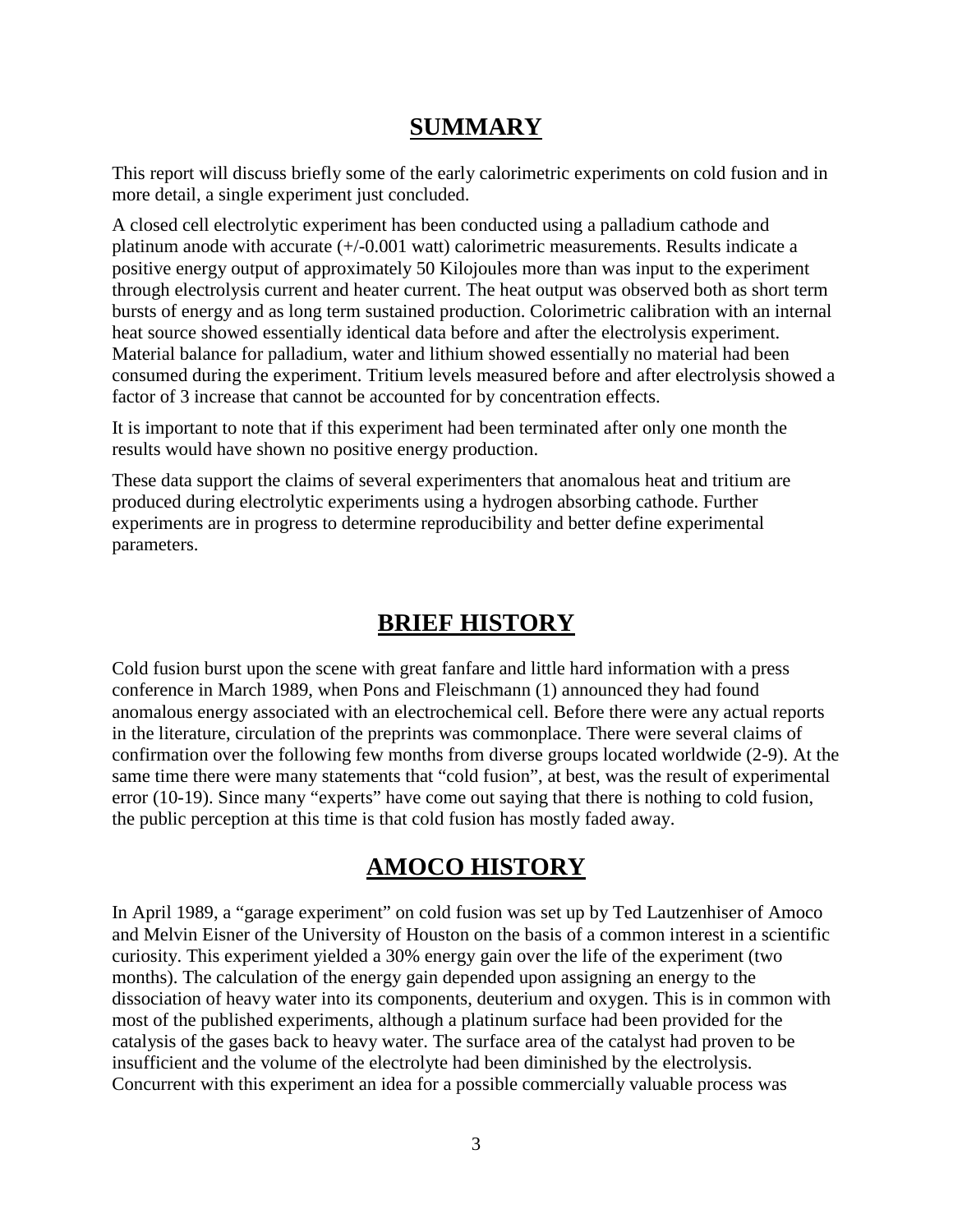mutually conceived. At this point, the work was disclosed to Amoco TRC management and support was given to continue the investigation of cold fusion as an Amoco project.

In June 1989, the first experimental modification was to the catalyst after the experiment was moved from Houston to the Amoco TRC laboratories. This catalyst consisted of platinum powder packed into a glass tube with the gases evolved from the electrolytic cell being forced through the tube. This catalyst appeared to work effectively and the experiment was again yielding about 30% excess energy until the catalyst became water logged and channeling of the gases through the platinum powder caused the catalyst to fail. However, the energy gain without "bookkeeping" had been shown, although only briefly.

In August 1989, a new catalyst was constructed using platinum powder ground into a fiberglass matrix. This unit allowed the water formed to drip back into the electrolytic cell. Because the catalyst was now bigger than envisioned at the beginning of the experiment the calorimetric chamber had to be modified to allow for the electrolytic cell and catalytic unit to be enclosed. The energy gain during this experiment was 10%, but it was felt that the modifications to the calorimetric chamber had introduced an error such that the energy gain determined was conservative. It should be noted that all of these experiments used the same palladium ingot purchased by Lautzenhiser and Eisner in Houston. At this time a new calorimetric cell was built and the following experiment was begun.

#### **DETAILED EXPERIMENT**

#### *CALORIMETRIC CELL*

The determination of the energy balance was accomplished through a calorimetric cell. This cell, shown in Figure C1, consisted of a thick walled aluminum cylindrical chamber (1) connected to an aluminum plate (2) with 3 brass bolts (3) passing through 2 inches of insulation (4). This assembly is placed inside an insulated chamber (5) which is surrounded on all sides except the bottom by a water jacket (6). This is set upon another inch layer of insulation. The water jacket has a forced circulation of water maintained to within +/- 0.0005 C. This water jacket is surrounded by an inch layer of insulation (7).<br>A thermistor probe  $(8)$  was inserted through  $(10)$ A thermistor probe (8) was inserted through a tee at the water outlet (9).

In operation, the inner aluminum chamber is maintained at a constant temperature difference above that of the aluminum plate to which it is attached with the brass bolts. These bolts serve as the primary thermal energy conduction path from the aluminum

Figure C1 Calorimetric Cell

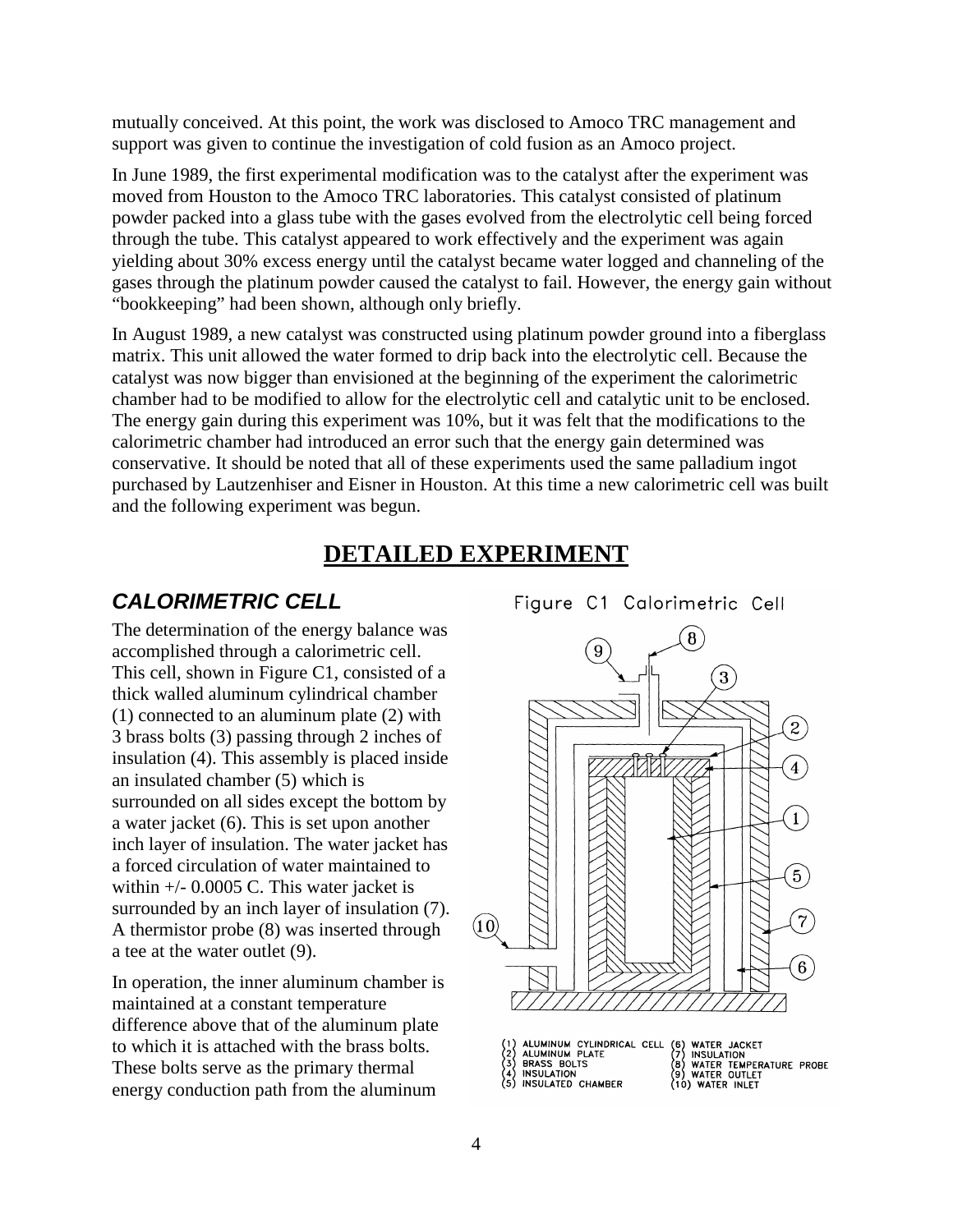chamber to the aluminum plate which is in close proximity to the water jacket. The aluminum plate is not in direct contact with the water jacket in order to soften the effect of the circulating water temperature excursions upon the calorimeter. The temperature difference between the plate and the aluminum chamber is then representative of the heat flow from the chamber to the plate and from there to the water jacket. A computer controlled power supply supplied power to a resistor within the chamber and supplied power such that the electrolytic cell temperature was maintained at 10°C above the plate temperature. This required a power of 2.486 +/- .001 watts.

# *DATA COLLECTION SYSTEM*

The data collection system was based on an AST Premium/286 computer which controlled an Hewlett Packard bus system. On this bus was an analog signal multiplexor (HP-3488A), a multimeter (HP-3478A), and a four channel controllable power supply (HP-6624A). This system was programmed to monitor the required voltages, currents, and temperatures of the experiment. The temperature difference between the calorimeter chamber and the top plate was then used to control the power supplied to the calorimeter resistor in order to maintain that difference at 10º. Every 5 minutes data stored on hard disk was backed-up to a floppy disk. The information was displayed to a screen in both graphic and tabular form for real time monitoring. The floppy disk was used to transfer the data to another PC system for data analysis and transfer to the mainframe.

# *ELECTROLYTIC CELL CONSTRUCTION*

The electrolytic cell shown in Figure C2 was a two piece design constructed from 50 mm O-ring Pyrex glass joints. The O-rings (3) were FETFE and were size 229. The lower glass piece (1) was constructed with a flat bottom and was 50 mm long. The top (2) was rounded about 20 mm from the O-ring and two 7 mm threaded glass connectors were attached extending up about 20 mm. The two cell halves were clamped together by two donuts (11) machined from nylon. Four  $10 \times 32$  screws were used to secure the donuts together. The cell was designed to have an internal recombination catalyst (4) to eliminate water material balance calculations. A catalyst tube was constructed from 18 mm OD and 7 mm OD Pyrex glass tubing. The 18 mm glass was reduced down to connect to the 7 mm glass which could pass through and be sealed in the 7 mm threaded connector. The wide bore of the catalyst tube was 20 mm long and loosely packed with Pyrex glass wool and platinum sponge (99.93%, 60 mesh, Atlantic Metals). A piece of platinum gauze (52 mesh, 99.9%, Aldrich # 29.810-7) was wedged under the glass wool and a 2 mm glass rod attached across the bottom of the catalyst tube to assure that the catalyst could not drop into the electrolyte.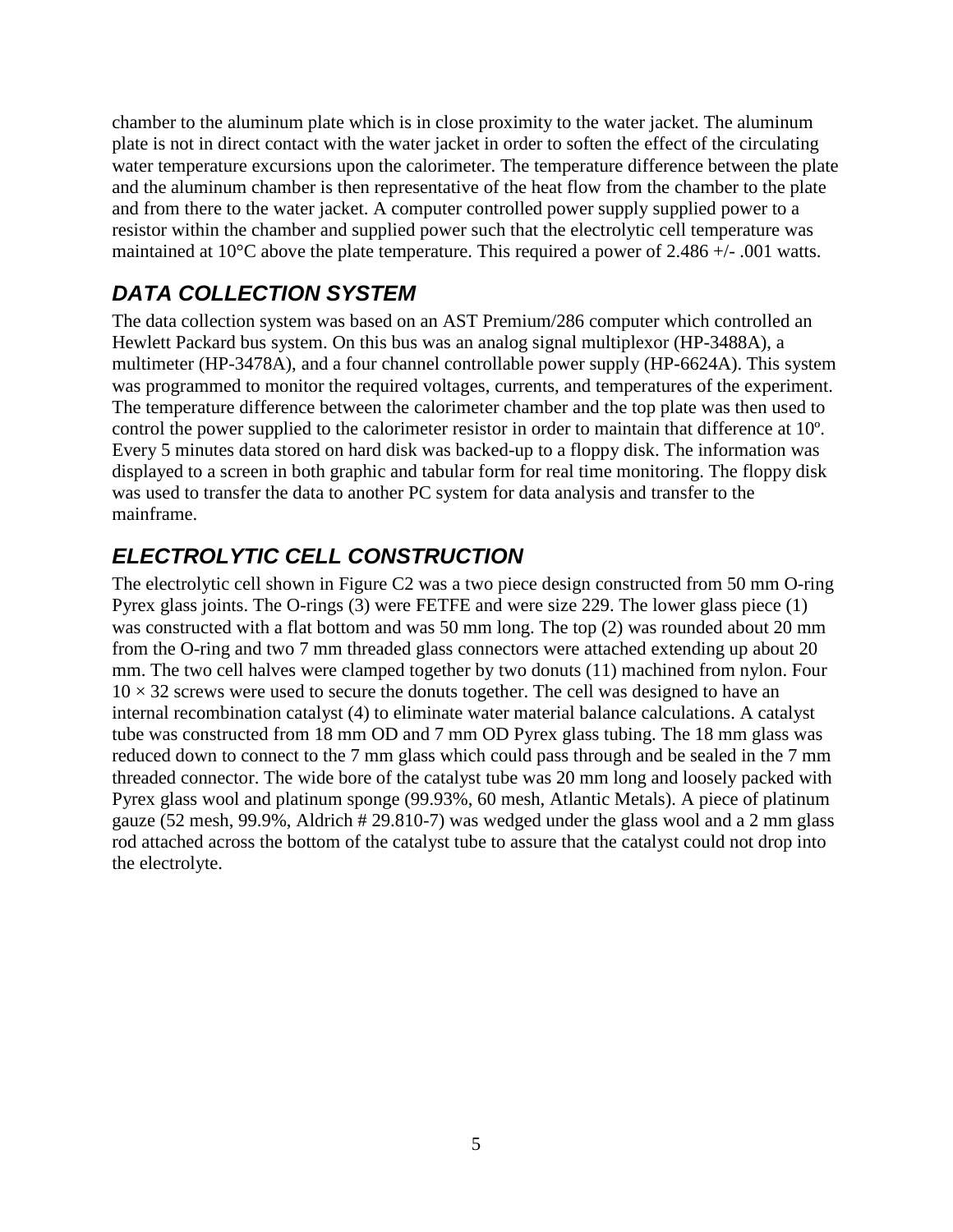Figure C2 Electrochemical Cell



A short piece of 7 mm OD glass tubing (5) was put in the second 7 mm threaded connector. Both the catalyst cube and the 7 mm open tube were connected with  $1/4 \times 1/8$  inch Swagelok Teflon reducing union (6) to 1/8 inch Teflon tubing (7) that ran out of the calorimetric cell.

A PTFE Teflon holder (10) was machined to hold the Pd ingot (9) in the center of the electrolytic cell and assure no contact with the anode (8). The holder had a 45 mm base 5 mm thick, with four fingers extending upward to hold the ingot.

### *MATERIALS*

Platinum (52 mesh, Aldrich) was used as the anode. Pieces of gauze were spot welded together and to 0.5 mm platinum wire (99.9%, Aldrich # 26, 722-8) to form a cylinder shape 48 mm diameter and 40 mm high. A piece of the 0.5 mm platinum wire was passed through a 0.5 mm hole in the FETFE O-ring to connect to the power supply.

Palladium was purchased from Atlantic Metals and Alloys, Inc., in the form of a cylindrical ingot. The ingot was 37 mm in diameter, 13 mm deep and machined on the bottom and sides but left as originally cast on top. The metal was vacuum-induction melted in a ceramic crucible and rapidly cooled to insure a fine grained microstructure. Analysis showed the grain size varied from 0.150 to 0.200 mm. The purity was 99.9% with a carbon level of less than 30 ppm. Other metals as impurities were: Pt < 100 ppm, Rh < 100 ppm, Ru < 100 ppm, Ir < 100 ppm, Au < 200 ppm, Fe < 50 ppm and Cu < 50 ppm. A 0.5 mm platinum wire was spot welded onto the Pd ingot and fed through a 0.5 mm hole in the FETFE O-ring to connect to the power supply.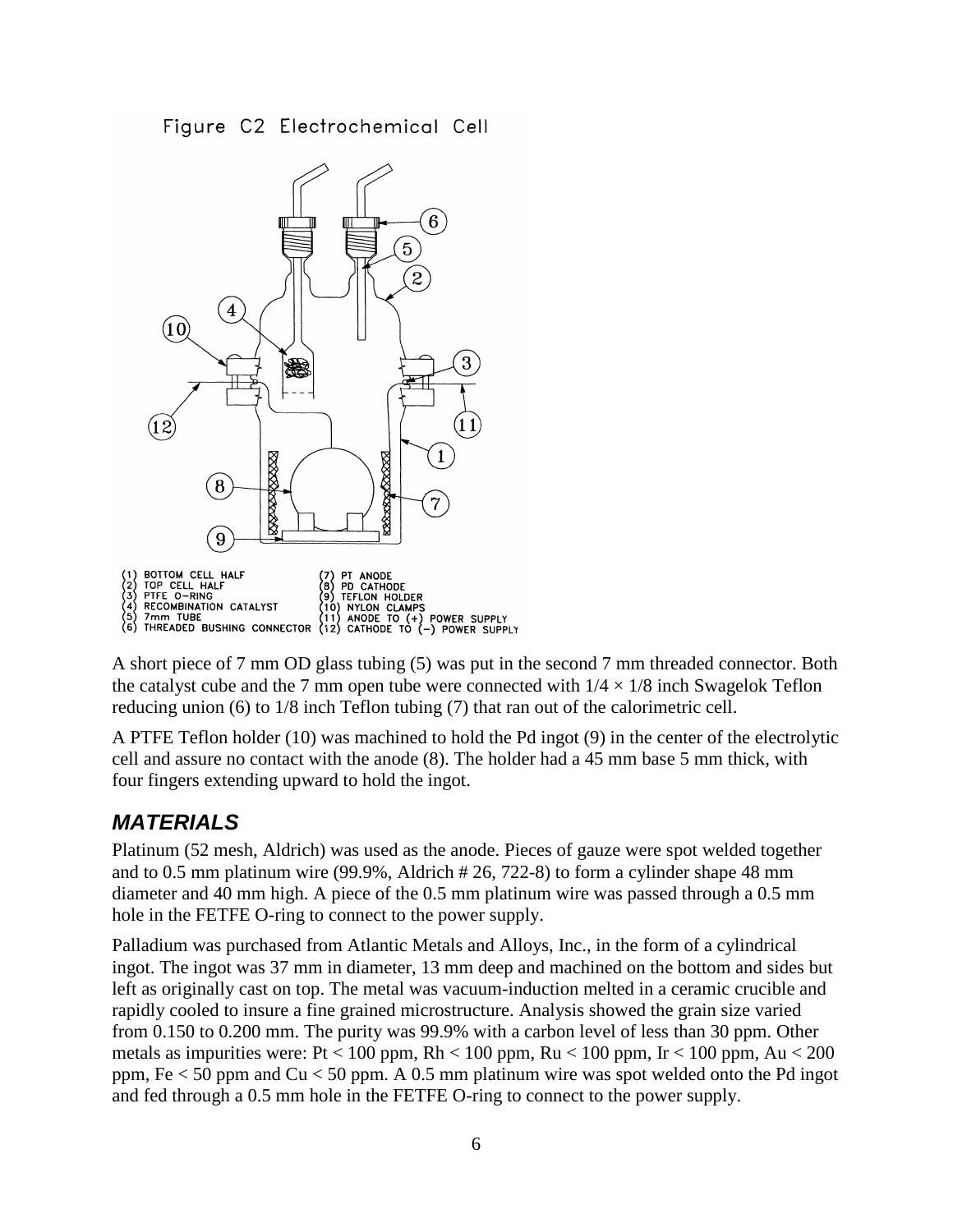The electrolyte was made from 99.95% deuterated water purchased from Atlantic Metals and Alloys, Inc. This water was kept under an argon atmosphere. An in-house NMR analysis showed the purity to be 99.96%. Lithium metal (99.5%, Alfa # 00733) as 1-6 mm granules was reacted with the heavy water from Atlantic Metals to make LiOD. The process was done in a glovebox under positive argon gas flow. Approximately 22 grams of Lithium metal was reacted with one liter of  $D_2O$  to make the electrolyte. This solution is about 3 molar LiOD which is less than the saturation concentration of 4 molar.

# *EXPERIMENTAL PROCEDURE*

The electrochemical cell was loaded with electrolyte and placed within the calorimetric chamber. The calorimeter was then allowed to stabilize with no electrolysis current while the calibration on the calorimeter was determined. It was found that 2.466 watts of power was required to keep the chamber at its constant temperature difference of 10°C relative to the outer plate.

The electrolytic cell current was then turned on, and over a period of two months the current was changed occasionally. The current and voltage supplied to the electrolytic cell, the current and voltage supplied to the calorimetric resistor, and the temperatures of the water jacket, calorimetric chamber, calorimetric plate, and the electrolytic cell were measured and recorded by the data system. At the end of two months the electrolytic current was turned off and the calibration of the calorimeter was rechecked after the experiment had reached its null equilibrium.

Analysis of the electrolyte for tritium was done by Teledyne Isotopes in Westwood, NJ. The analysis was done by liquid scintillation counting. Results have been corrected for counter efficiency and background of the scintillation cocktail.

Analysis of the electrolyte for platinum and palladium was done by standard ICP (inductive coupled plasma) analysis using a Perkin Elmer model 6000. The 306.471 nm emission wavelength was used for platinum and the 340.458 nm wavelength was used for palladium. Standards were purchased from Alfa Products at a concentration of 1000 ppm. Appropriate dilutions were made to make a standard curve ranging from 5 to 100 ppm. The samples were analyzed without dilution or other preparation.

Lithium analysis was also done by ICP. Standards were run at 1000 and 500 ppm. The samples were diluted to be within this range. The 460.286 nm wavelength was used for lithium analysis.

Surface analysis was done by X-ray fluorescence using a Kevex Model 7000 instrument with an ISI model 100 microscope. The X-ray energy was 25 keV and 1 position of about 500 microns diameter on the unmachined surface was examined. A concentration of impurities greater than 1% would have been detected under the conditions used.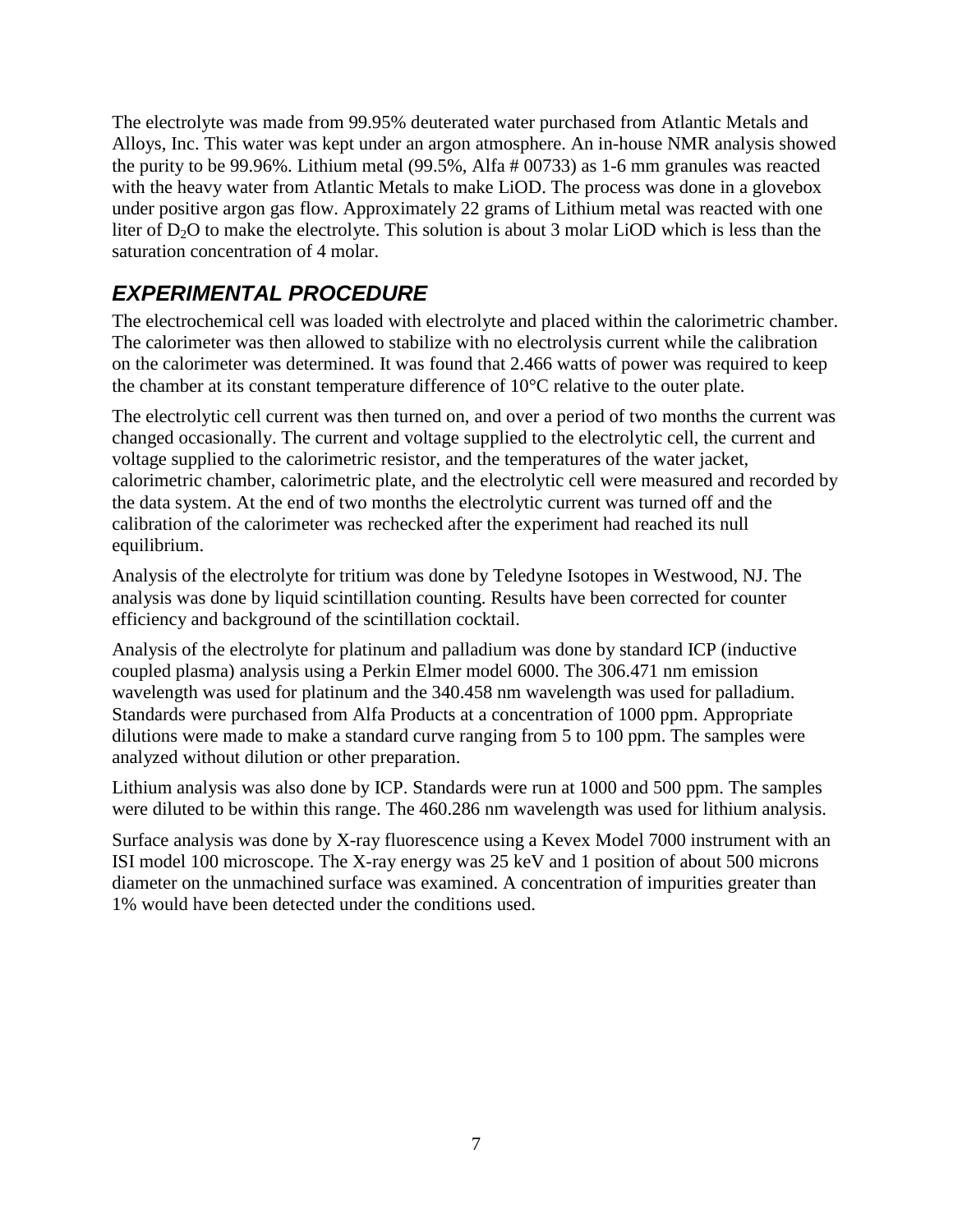#### **RESULTS**

#### *CALORIMETRIC*

The current is plotted versus time in Figure R1. At the start of the plot, on October 24, the period of time over which the current is zero is shown. This is the calorimeter calibration period. Afterwards, the current is increased to 100 mA and then to 500 mA. Further changes are shown until the current was reduced to zero on December 7.

Also plotted in Figure R1 is the sum of the energy dissipated in the calorimeter resistor and the energy electrically delivered to the electrolytic cell minus the thermal energy lost at a constant rate of 2.486 watts from the calorimeter. This is then the net energy delivered to the calorimetric cell.



Figure R1. Electrochemical Cell Data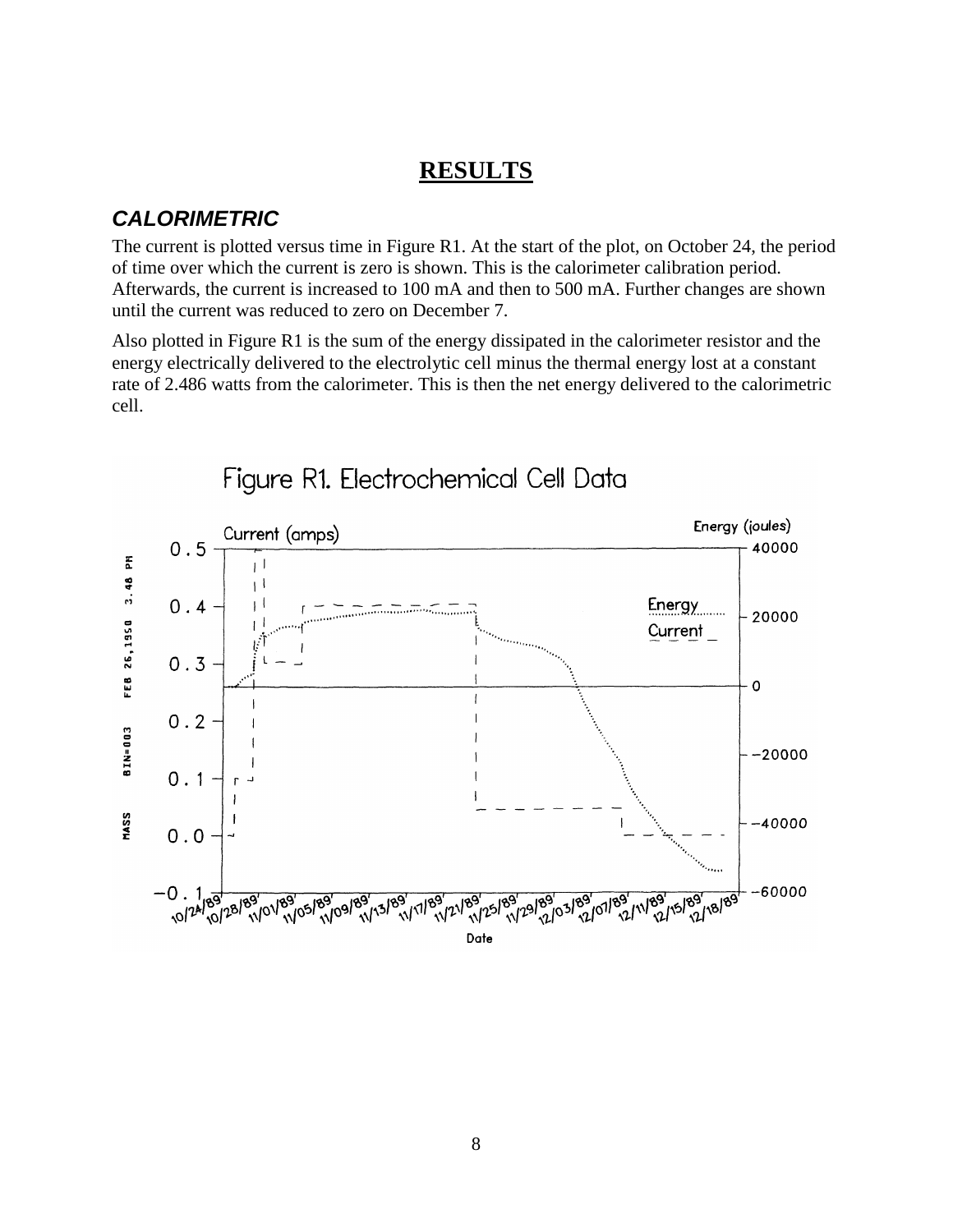Plotted in Figure R2 is the same energy curve as is plotted in Figure R1 along with the power curve representing the sum of the power dissipated in the calorimeter resistor and the power fed into the electrolytic cell. The line labeled Thermal Loss Rate represents the 2.486 watt power level that represents the calibrated power loss race of the calorimeter. If the net power in is greater than the 2.486 watt, the electrochemical cell is storing energy. On the other hand, if the net-power-in is less than the 2.486 watt, the electrochemical cell is delivering more power than it is receiving. The time integral of the net-power-in curve minus the thermal loss rate is the energy curve.



### Figure R2. Electrochemical Cell Data

Plotted in Figure R2 is the same energy curve as is plotted in Figure R1 along with the power curve representing the sum of the power dissipated in the calorimeter resistor and the power fed into the electrolytic cell. The line labeled Thermal Loss Rate represents the 2.486 watt power level that represents the calibrated power loss race of the calorimeter. If the net power in is greater than the 2.486 watt, the electrochemical cell is storing energy. On the other hand, if the net-power-in is less than the 2.486 watt, the electrochemical cell is delivering more power than it is receiving. The time integral of the net-power-in curve minus the thermal loss rate is the energy curve.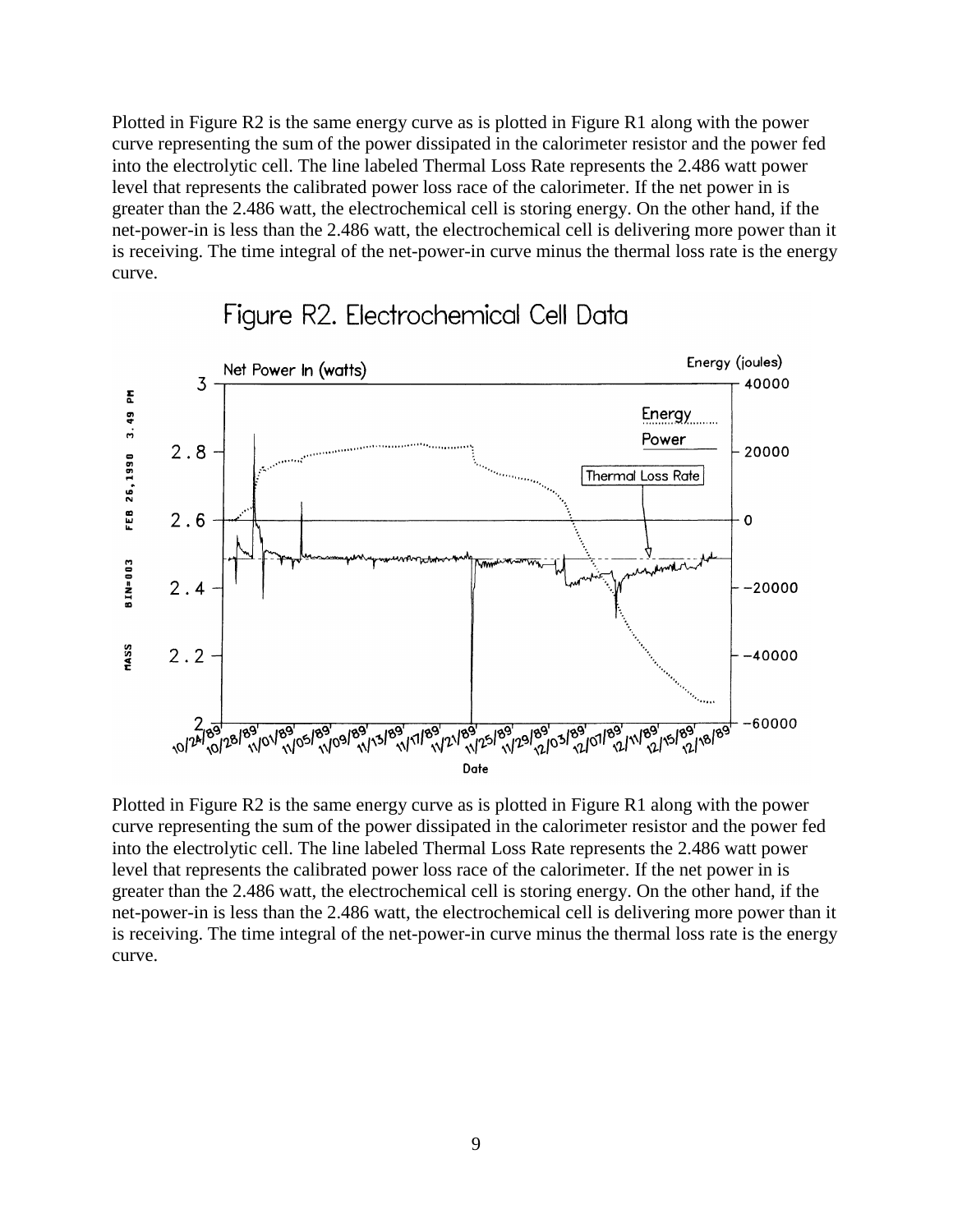The data from the first day is shown in Figure R3. This is the initial calibration period of the experiment; the current is seen to be zero until about 0900 on October 25, at which time the current is increased to 100 mA. The power line can be seen to approach the 2.486 watt line as the calorimeter is allowed to settle and then basically trace a straight line until the current is turned on. The average of this power from 1500 on October 27 until turn on is the 2.486 watts, that is, the thermal loss rate of the calorimeter.





In Figure R2, after the spikes associated with the power transition of the current turn on, there is a period of several days during which the power line, being above the 2.486 watt line, is showing that the electrochemical cell is storing energy. This energy is that of the dissociation of the heavy water into oxygen and deuterium and the storage of deuterium within the palladium cathode. This requires that the oxygen of the dissociated water be vented from the cell just as in a storage battery. This charging energy can be reclaimed from the system by allowing the deuterium within the palladium to be released and then recombined with the oxygen on the catalyst. This part of the power curve is then much like that which would be observed if the electrochemical cell were a storage battery, which indeed the electrochemical cell is.

On October 27, the current is increased to 500 mA. Again there is a period of enhanced energy charging of the cell followed by a decay. The current was then turned down and the cell continued to accept energy, though at a lesser rate. After the cell had basically reached an equilibrium charge, the current was increased to 400 mA. The cell began to accept energy at a low rate, and then over a period of about a month, was at an equilibrium state with little changes in the net energy in from the 2.486 thermal loss rate.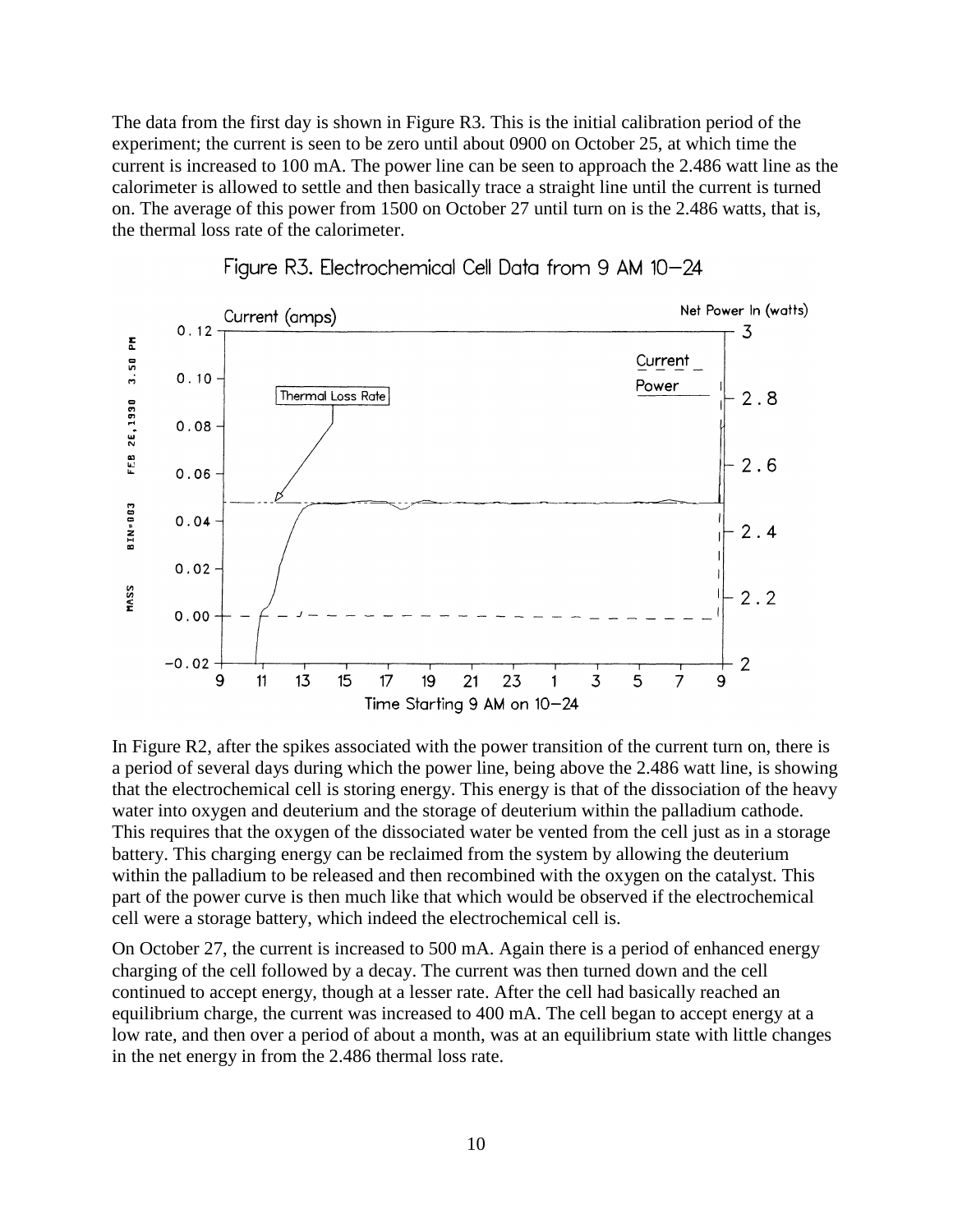On November 21, as shown in Figure R4, the current was reduced to 40 mA. As can be seen, the net power in required to keep the calorimeter at its constant temperature fell to 100 mW less than the thermal loss rate. This means that after the transition, the cell yielded power at approximately 100 mW for a period of 8 hours. At that time, the net power again approached the 2.486 watt net power input line, but with a residual power output from the cell. Over the period of the next week, the cell gradually increased its power output as shown by the gradual decrease in power required to keep the calorimeter at a constant temperature.



# Figure R4. Electrochemical Cell Data for 11-21

On December 1, as shown in Figure R5, there was a transition event in the power. This occurred without changing any input parameters. The cell over a period of less than 2 hours began to produce power at about 90 mW versus the 40 mW it had built up to over the previous week. This transition event occurred over about a two hour span.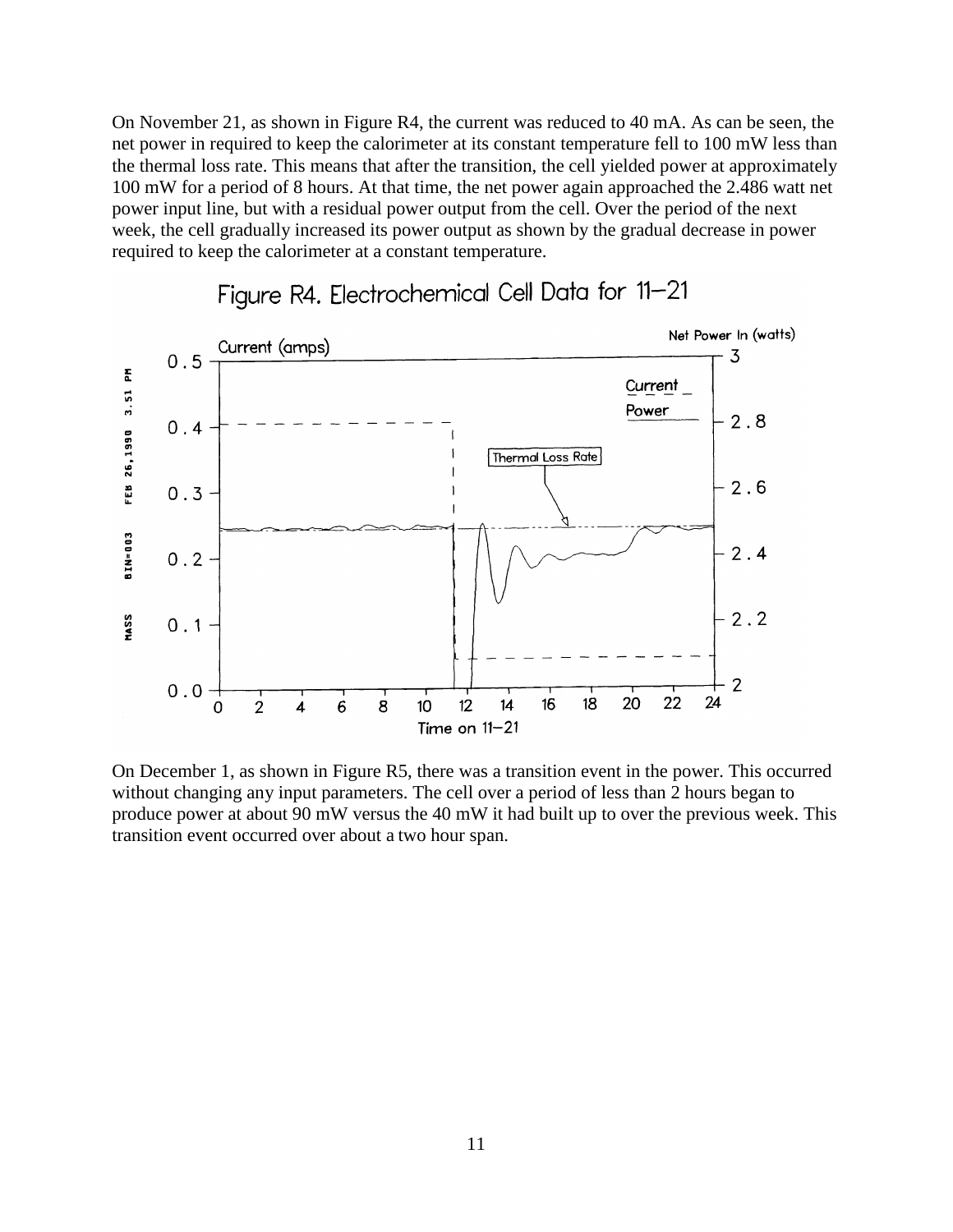

Figure R5. Electrochemical Cell Data for 12-01

Then as shown in Figure R6, there was another spontaneous transition event and the power production from the cell fell to approximately 60 mW rate. Here the power level remained till December 7, when the current was shut off.



Figure R6. Electrochemical Cell Data for 12-04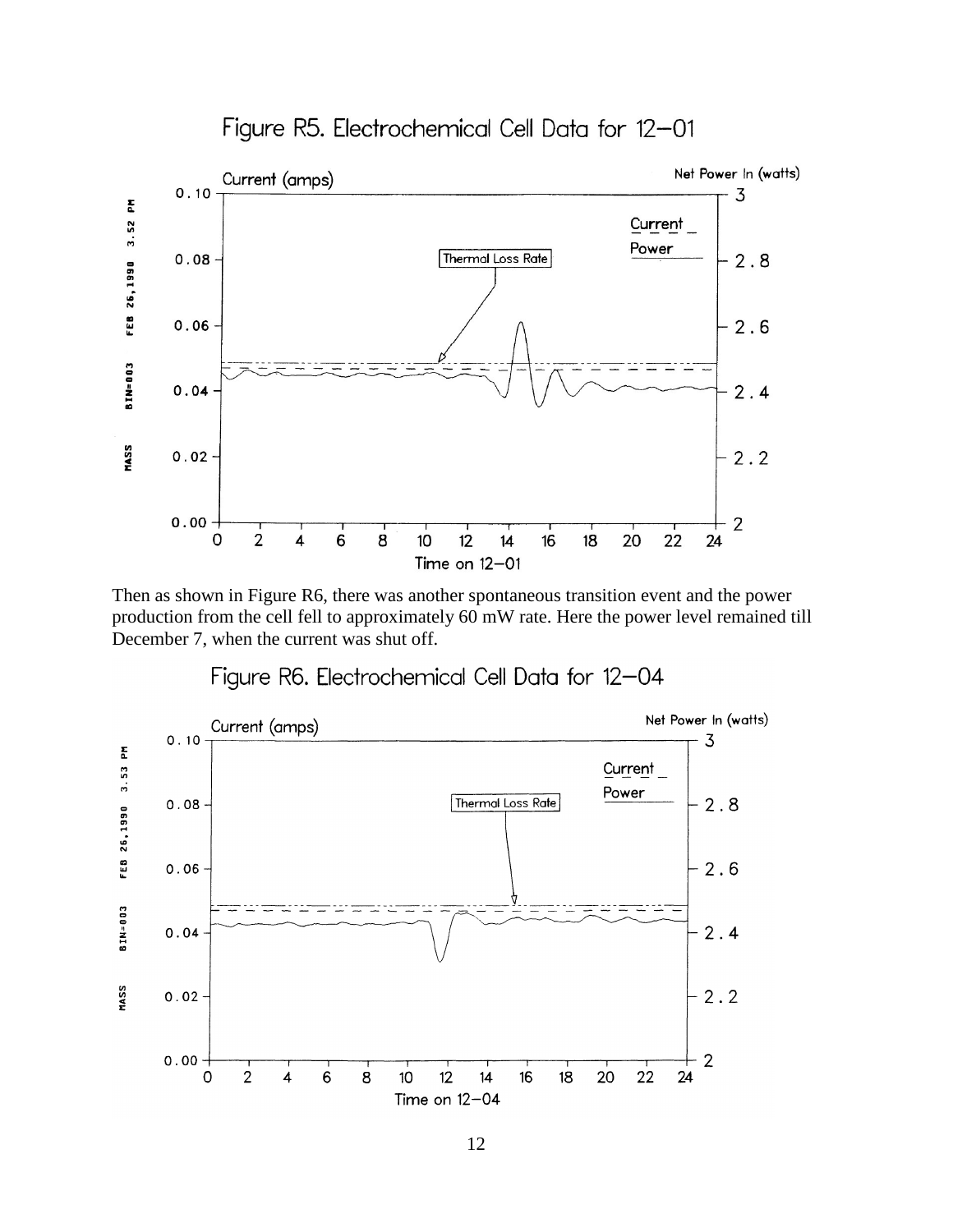After current shut off, the cell continued to produce power for about a week. This power in large part was probably due to the release of the deuterium from the palladium and the subsequent catalytic recombination with oxygen. However, the energy released after the current shutoff was greater than the 25 KJ that had apparently been used to charge the cell at the beginning of the experiment.

In Figure R7, the period starting at 1000 on December 17 is shown. This is about a week after the electrolyzing current had been shut off. The net power in has again returned to the 2.486 watt line as during the calibration period. It might be noticed that it is actually a little above 2.486 watts indicating perhaps the extent of the drift of the calorimeter system or perhaps indicating that during the original calibration there had been a background power release from the cell due to a chemical reaction. This effect would make calculation of the energy produced pessimistic by about 20 Κjoules.



Figure R7. Electrochemical Cell Data from 10 AM 12-17

#### *TRITIUM*

The electrolyte was analyzed for tritium activity before and after the experiment. Prior to starting the experiment the electrolyte had a value of 2.5+/-1.0 pcurie/mL. After the experiment was completed, a sample of the electrolyte was counted again and was found to have 7.4+/-1.1 pcurie/mL. While not a large increase in tritium, this increase is significant.

The system was not closed to restrict gas flow in or out of the cell. But, no concentration of activity could have occurred from the isotope effect because the internal catalyst converted any excess deuterium and oxygen gas produced back into water which remained in the cell. The measured water volume before and after the experiment (80 ml) shows that no concentration of tritium occurred due to losses past the catalyst from possible catalytic inefficiency. Also, gas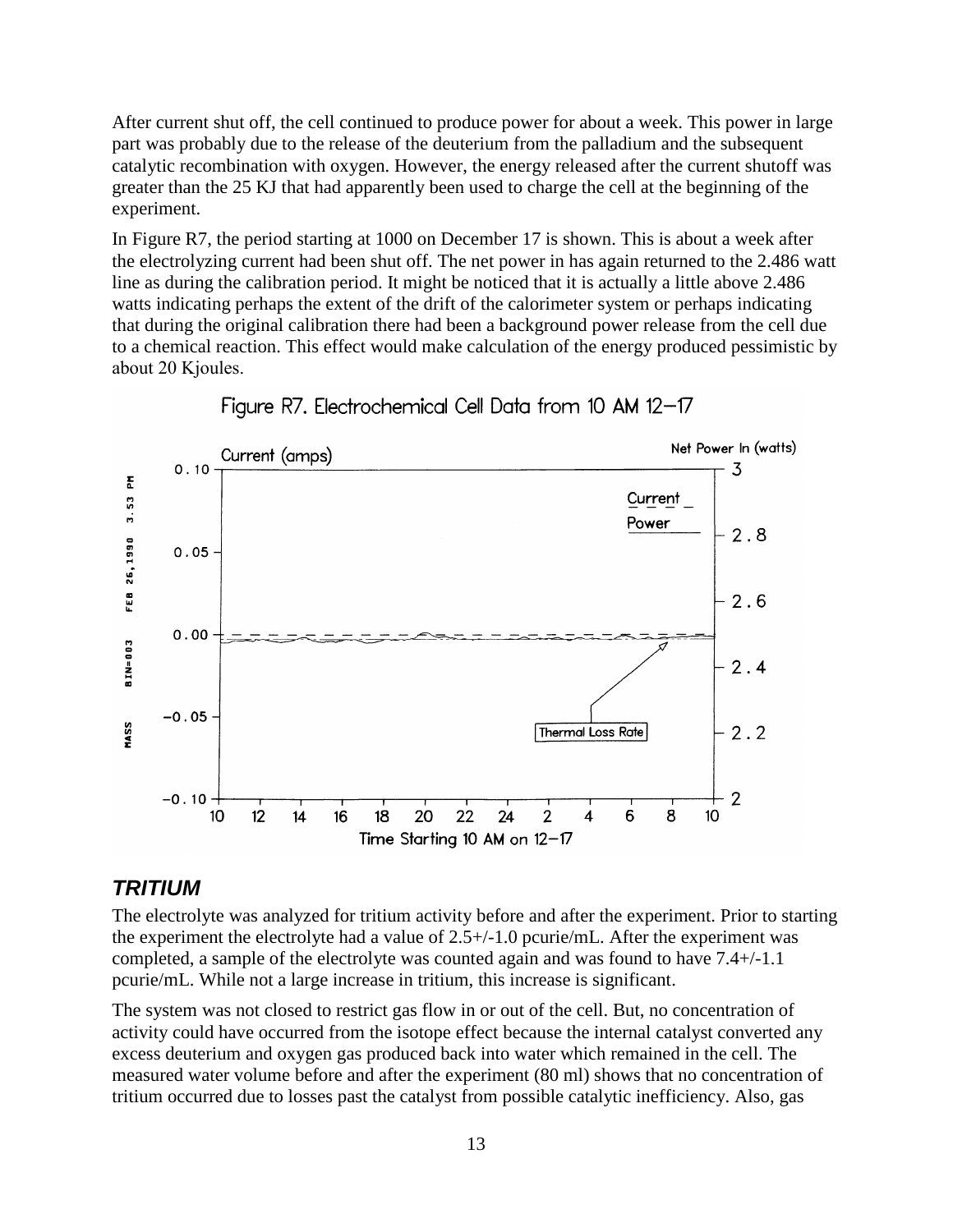flow was measured from the catalyst and flow could only be detected during times of rapid charging or discharging of the palladium electrode when stoichiometric volumes of gases were not present.

Thus, the tritium production in this experiment, although small, is real and significant. Three factors make the amount of tritium produced appear less significant. The volume of electrolyte in the cell is large compared to published experiments producing tritium (20). Also, this experiment was run on an electrode of much larger volume than those published (21). The charging time for this experiment was a large part of the total experimental time. The experiment was terminated to recalibrate soon after excess heat was observed which would have not given much time for tritium production.

## *PALLADIUM ELECTRODE*

The machined electrode surfaces were not visibly different after the experiment. The surfaces were still the same color and texture as when the experiment was started. The surface left as cast was noticeably smoothed after the experiment. Surface analysis by X-ray fluorescence did not indicate the presence of lithium, platinum or other metals. The electrode was rinsed with water and vacuum dried before analysis. Surface analysis studies of palladium electrodes from similar experiments (22) indicate the surface may be coated with lithium which is rapidly converted to LiOD with no current or an exposure to atmosphere. It is likely that any lithium on the palladium was removed by washing before the analysis.

The electrode was also tested for radioactivity by placing it on radiographic film for 72 hours. No darkening of the film could be detected. However, it is likely that any stored tritium would have been removed during vacuum baking, but this test should have also detected unstable isotopes of the metal if they were formed.

## *LITHIUM*

The electrolyte was analyzed for lithium concentration after the experiment was completed. Analysis by ICP indicated a lithium concentration equivalent to 2.87 M LiOD. This is in good agreement with the 3 Μ LiOD that was originally used, although the original measurements (22 gm Li in one liter of heavy water) are not of the same accuracy as the post measurement. These numbers are considered in good agreement and indicate that at most very little lithium was consumed during the experiment.

# **DISCUSSION**

The calorimetry conclusively shows excess energy was produced within the electrolytic cell over the period of the experiment. This amount, 50 kilojoules, is such that any chemical reaction would have had to been in near molar amounts to have produced the energy. Chemical analysis shows clearly that no such chemical reactions occurred. The tritium results show that some form of nuclear reactions occurred during the experiment. The tritium produced was not nearly enough to account for the excess energy. The expected nuclear processes would have been on the order of 4 Mev per event.  $10^{17}$  such reactions would have been required to produce 50 Kjoules of energy. Our measurement of tritium shows an excess of  $5 \times 10^8$  atoms. In other words, tritium production would only account for about  $5 \times 10^{-9}$  of the observed excess energy. The main point of the tritium in this experiment is then that there are some nuclear processes involved. Some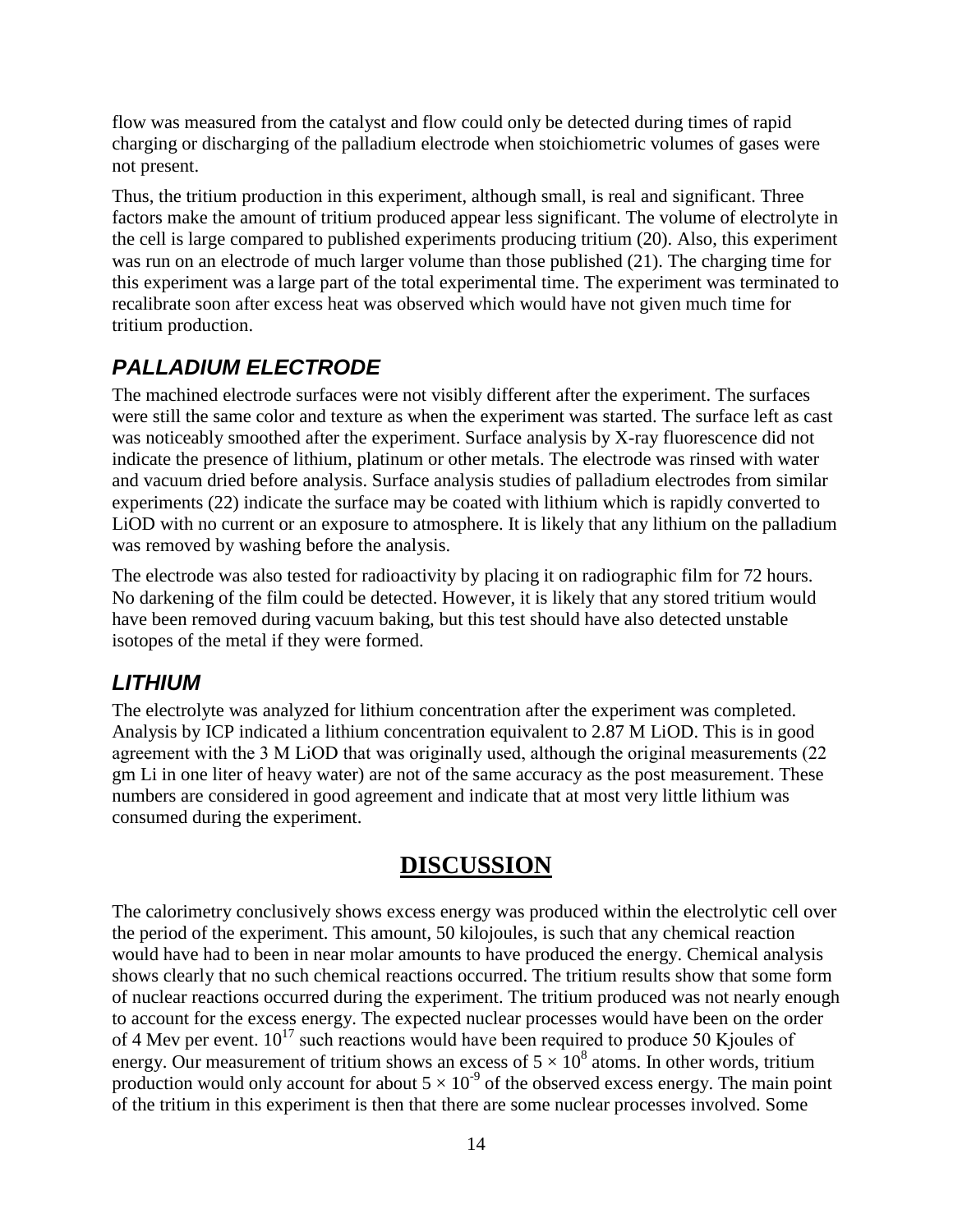competing process must be highly favored. A candidate at this time is the Phillips-Oppenheimer type of deuterium-palladium reaction which would, through beta decay, yield silver and hydrogen. Isotopic measurements of the palladium to show the resulting silver would not be possible using known technology, although an experiment run significantly longer at the measured excess power rates would make the possible silver measurable. We hope to test this hypothesis in the near future.

#### **ACKNOWLEDGEMENTS**

This is to acknowledge the efforts Tim Stanley, Jim Wirtz, Tony Hambrick and Ralph Wiley put into this effort. Tim Stanley provided valuable insights into some of the metallurgical and electrolytic aspects. Jim Wirtz programmed the data collection system and provided the printouts and plotting of the data for our analysis. Tony Hambrick helped design and built many of the mechanical devices such as the calorimeter and electrolytic cell accessories. Ralph Wiley helped us monitor for possible harmful radiation which was not detected during the period of the experiment.

#### **BIBLIOGRAPHY**

- 1. Fleishmann, M., and Pons, S., Electrochemically induced nuclear fusion of deuterium, J. Electronal. Chem., 261 (1989) 301-308.
- 2. Jones, S. E., Palmer, E. P., Czirr, J, B., Decker, D. L., Jensen, G. L., Thorne, J. M., Taylor, S. P., and Rafelski, J., Observation of cold nuclear fusion in condensed matter, Nature, 338 (1989) 737-740.
- 3. Huggins, R., and Scherber, M., DOE Cold Fusion Workshop, Santa Fe, NM, May 25-28, 1989.
- 4. Appleby, A. J., and Srinvasan, S., DOE Cold Fusion Workshop, Santa Fe, NM, May 25-28, 1989.
- 5. Landau, U., Electrochemical Society Meeting, Los Angeles, May (1989).
- 6. Santhanam, K. S. V., Rangarajan J., Braganza, O., Haram, S. K., Limaye, N. M., and Mandal, K. C., Electrochemically initiated cold fusion of deuterium, Indian J. Tech., 27 (1989) 175-177.
- 7. Adzic, R., Cervasio, D., Bae, I., Cahan, B., and Yeager, B., Investigation of Phenomena Related to D<sub>2</sub>O Electrolysis at a Palladium Cathode, Electrochemical Society Meeting, Hollywood, Florida, Oct. (1989).
- 8. Oriani, R. A., Kelson, J. C., Lee, S. K., and Broadhurst, J. H., Calorimetric Measurements of Anomalous Power Produced by Cathodic Charging of Deuterium into Palladium. Electrochemical Society Meeting, Hollywood, Florida, Oct. (1989).
- 9. McKubre, M. C. H., Smedley, S. I., Tanzella, F. L., and Weaver, R. D., Calorimetric and Kinetic Observation of D2-Pressurized LiOD/D<sub>2</sub>O/Pd cells, Electrochemical Society Meeting, Hollywood, Florida, Oct, (1989).
- 10. Williams, D. E., Findlay, D. J. S., Craston, D. H., Sene, M. R., Bailey, M., Croft, S., Hooton, B. W., Jones, C. P., Kucernak, A. R. J., Mason, J. A., and Taylor, R. I,, Upper bounds on 'cold fusion' in electrolytic cells. Nature, 342 (1989) 375-342.
- 11. Kreysa, C., Marx, G., and Plicth, W., A critical analysis of electrochemical nuclear fusion experiments, J. Electroanal. Chem., 266 (1989) 437-450.